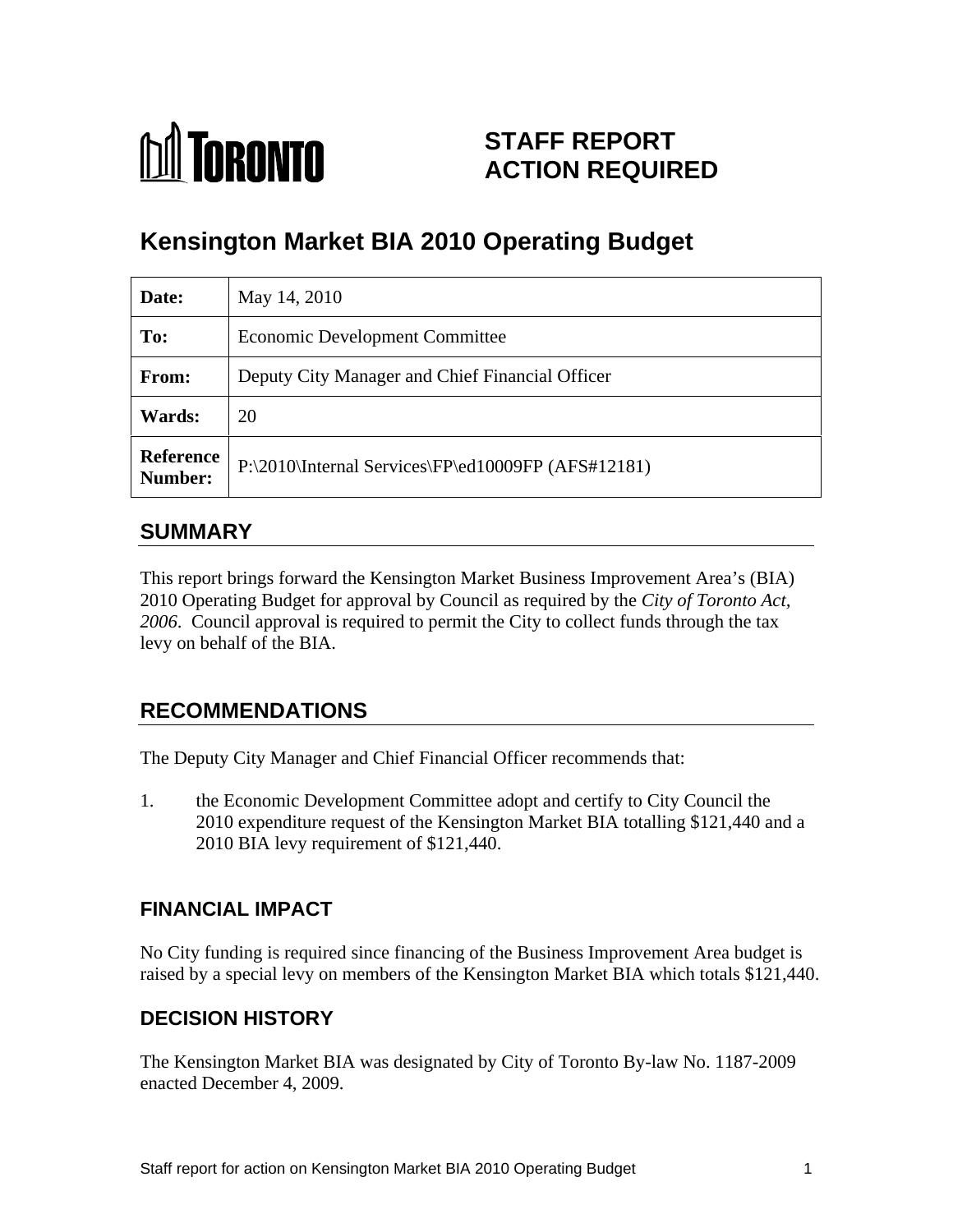The new BIA held its inaugural Annual General Membership meeting on April 27, 2010 to nominate Board members and adopt a 2010 Operating Budget.

Toronto and East York Community Council will be considering recommendations to establish a Board of Management for the Kensington Market BIA and appointing nominees to the Kensington Market BIA Board of Management on May 25, 2010.

The City of Toronto Municipal Code Chapter 19 and the *City of Toronto Act, 2006* require that BIA operating budgets be approved by City Council.

### **COMMENTS**

The first budget of the newly created Kensington Market BIA was approved at meetings of the BIA's Steering Committee on March 17, 2010 and its general membership on April 27, 2010. The BIA proposes a 2010 Operating Budget having expenditures of \$121,440 and revenues from a BIA levy of the same amount, as summarized in Appendix A to this report. Budgeted expenditures include \$23,700 for general BIA administration including the hiring of a BIA coordinator; \$20,000 to be reserved and earmarked for a future capital cost-shared project to install five or six Astral benches and other street furnishings; \$60,700 for graffiti removal, pest control and general garbage clean-up of the public alleys and streets; and \$6,000 for marketing and a promotional event for the new BIA. The proposed operating budget reflects the BIA's priorities for its first year of operation to implement a graffiti removal program, clean up the public areas of the BIA and to promote the businesses in the BIA area. It is recommended that the Kensington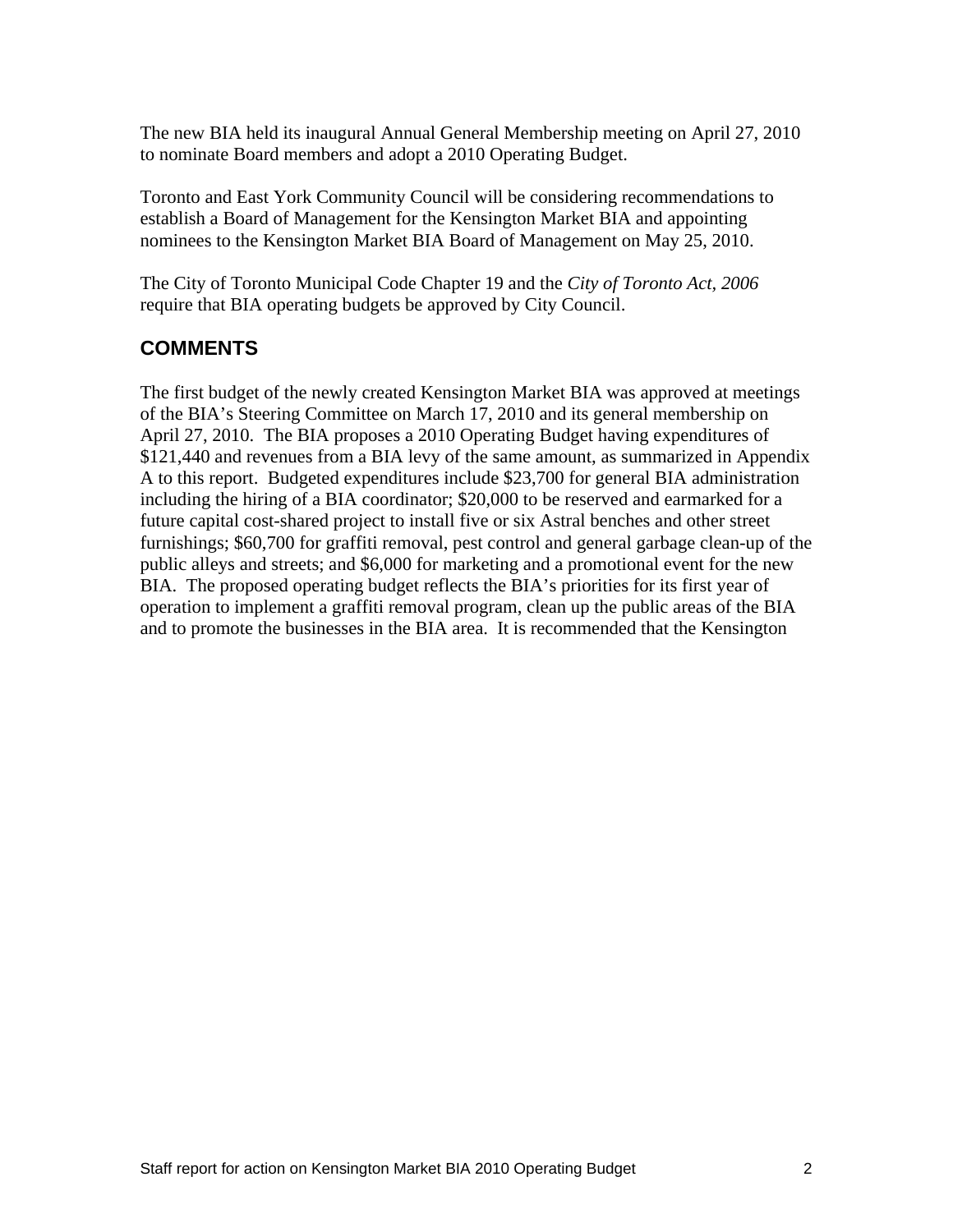Market BIA's 2010 budget of expenditures totalling \$121,440 and a 2010 BIA levy of \$121,440 be approved.

#### **CONTACT**

e-mail: jskinne1@toronto.ca e-mail: mmajor@toronto.ca

Nick Naddeo Manager, Revenue Accounting & Collection Revenue Services Division Phone: 416-395-6789 Fax: 416-395-6703 e-mail: nnaddeo@toronto.ca

#### **SIGNATURE**

Judy Skinner Mike Major Manager, Financial Planning Manager, Business Improvement Areas Financial Planning Division Economic Development and Culture Phone: 416-397-4219 Phone: 416-392-0623 Fax: 416-392-3649 Fax: 416-392-1380

 $\overline{\phantom{a}}$  , we can assume that the contract of  $\overline{\phantom{a}}$  , we can assume that the contract of  $\overline{\phantom{a}}$ Cam Weldon Deputy City Manager and Chief Financial Officer

#### **ATTACHMENTS**

Appendix A – BIA Budget Summary